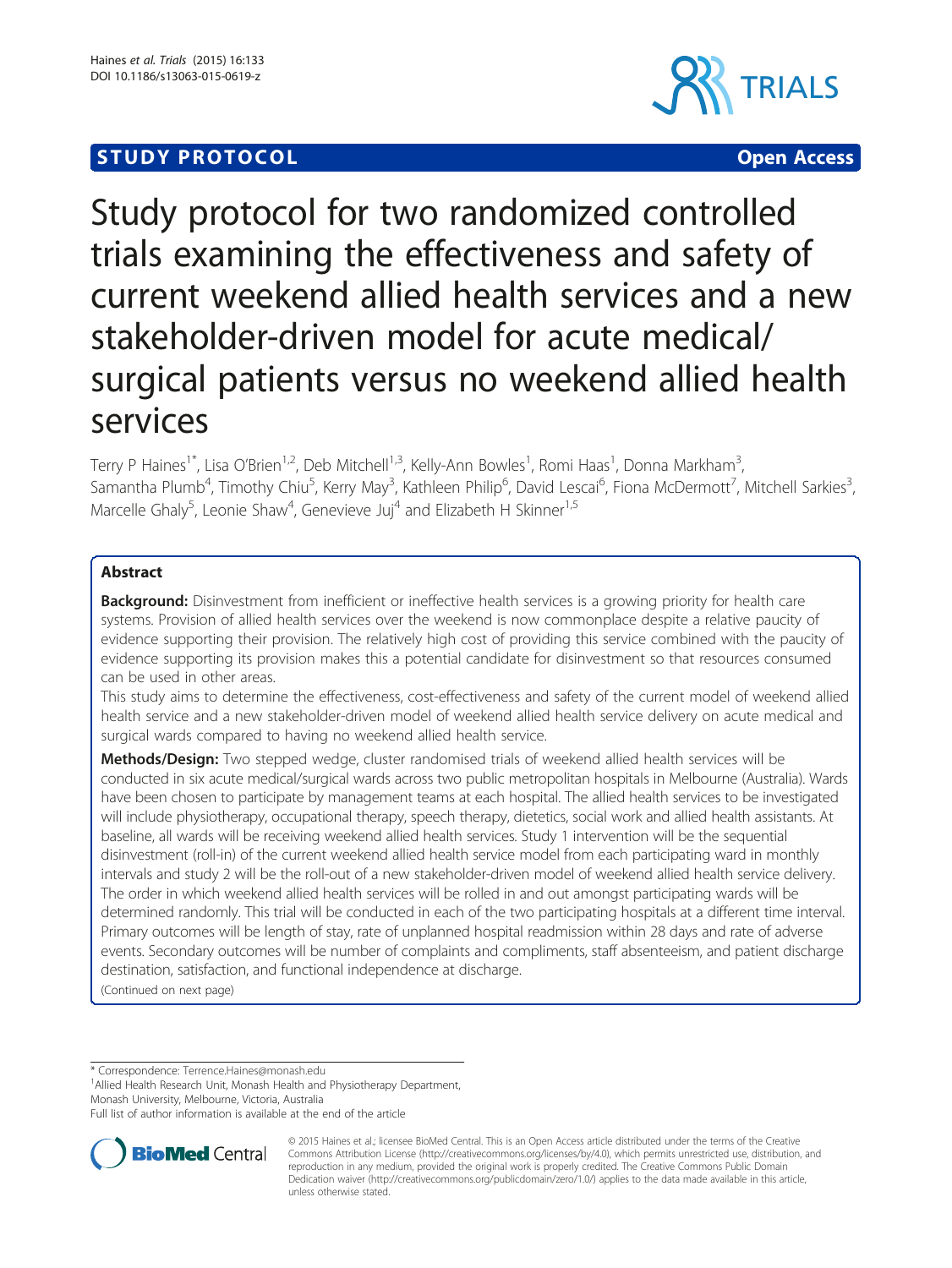# (Continued from previous page)

Discussion: This is the world's first application of the recently described non-inferiority (roll-in) stepped wedge trial design, and the largest investigation of the effectiveness of weekend allied health services on acute medical surgical wards to date.

**Trial registration:** Australian New Zealand Clinical Trials Registry.

Registration number: [ACTRN12613001231730](https://www.anzctr.org.au/Trial/Registration/TrialReview.aspx?id=364857) (first study) and [ACTRN12613001361796](https://www.anzctr.org.au/Trial/Registration/TrialReview.aspx?id=365306) (second study). Was this trial prospectively registered?: Yes.

Date registered: 8 November 2013 (first study), 12 December 2013 (second study).

Anticipated completion: June 2015.

Protocol version: 1.

Role of trial sponsor: KP and DL are directly employed by one of the trial sponsors, their roles were: KP assisted with overall development of research design and assisted with overall project management; DL contributed to project management, administration and communications strategy.

Keywords: Disinvestment, Hospital, Effectiveness, Randomised trial, Allied health

# Background

Allied health services (such as physiotherapy, occupational therapy, speech pathology, social work and dietetics) are now commonly provided on the weekend in hospitals internationally. A survey of tertiary-care hospitals in Canada reported that 97% of facilities provided weekend physiotherapy services [[1\]](#page-11-0). This was at a lower intensity than during the week and there was high variability in the scope of services provided between hospitals. In an Australian study, 61% of hospitals provided physiotherapy on Saturdays, and 45% on Sundays [\[2](#page-11-0)]. There is little published information examining weekend services amongst other allied health disciplines. One survey of Australian public hospital emergency departments found that 6 out of 21 responding hospitals had rostered occupational therapy weekend services [[3\]](#page-11-0).

There is a body of indirect evidence indicating that provision of earlier and higher intensities of particular allied health services improves health outcomes for a range of hospital patient populations [[4-8\]](#page-11-0). However, increasing service provision on weekends may not have the same effect as increasing services during the week. Staff who are employed in weekend roles may not have the same level of organisational knowledge/expertise/ connection as staff who work during the week, which may affect patient health outcomes, discharge planning and subsequent organisational flow outcomes. Also, community support services that allied health services may refer patients to may not operate over the weekend, reducing their ability to facilitate discharges at this time.

There is scant evidence from well-designed studies that directly supports the effectiveness of allied health services provided over the weekend. A systematic review of experimental, quasi-experimental and observational studies concluded that research to date did not provide strong evidence that physiotherapy services provided on the weekend reduced length of stay, improved patient discharge mobility status or discharge destination [\[9](#page-11-0)]. Subsequent research has focused on provision of physiotherapy ± occupational therapy on weekends in rehabilitation wards and has generated some support for service effectiveness in this context [[10](#page-11-0)-[13\]](#page-12-0). However, patients on rehabilitation wards are distinct from those in other hospital wards given their longer length of stay and higher need for rehabilitation therapy. Hence, it is difficult to extrapolate the findings of research conducted in rehabilitation settings to other hospital areas such as acute medical/surgical wards.

An additional factor that should influence whether allied health services are provided on weekends is that of economic efficiency. There are two key factors that may limit the cost-effectiveness of allied health services provided over the weekend, being: the higher cost per hour of employing staff over weekends compared to during the week, [\[14\]](#page-12-0) and the possibility of diminishing marginal returns [\[15\]](#page-12-0). This latter principle suggests that the amount of additional benefit gained for each additional unit of service provision will decrease as the overall level of service provision increases, meaning that the costeffectiveness ratio of these services will decrease with increasing levels of service provision (that is, there may be less benefit achieved from increasing allied health services from 5 to 7 days service per week than when increasing from 3 to 5 days of service per week). There is some evidence from an observation dose-response study indicating this principle applies to physiotherapy rehabilitation services [[16\]](#page-12-0).

Direct evidence of the economic efficiency of allied health services delivered on weekends is scant and inconsistent in its support of weekend allied health services. A partial economic evaluation (cost evaluation) of a weekend physiotherapy service provided to rheumatology patients in the United Kingdom found increased costs of service provision with no reduction in length of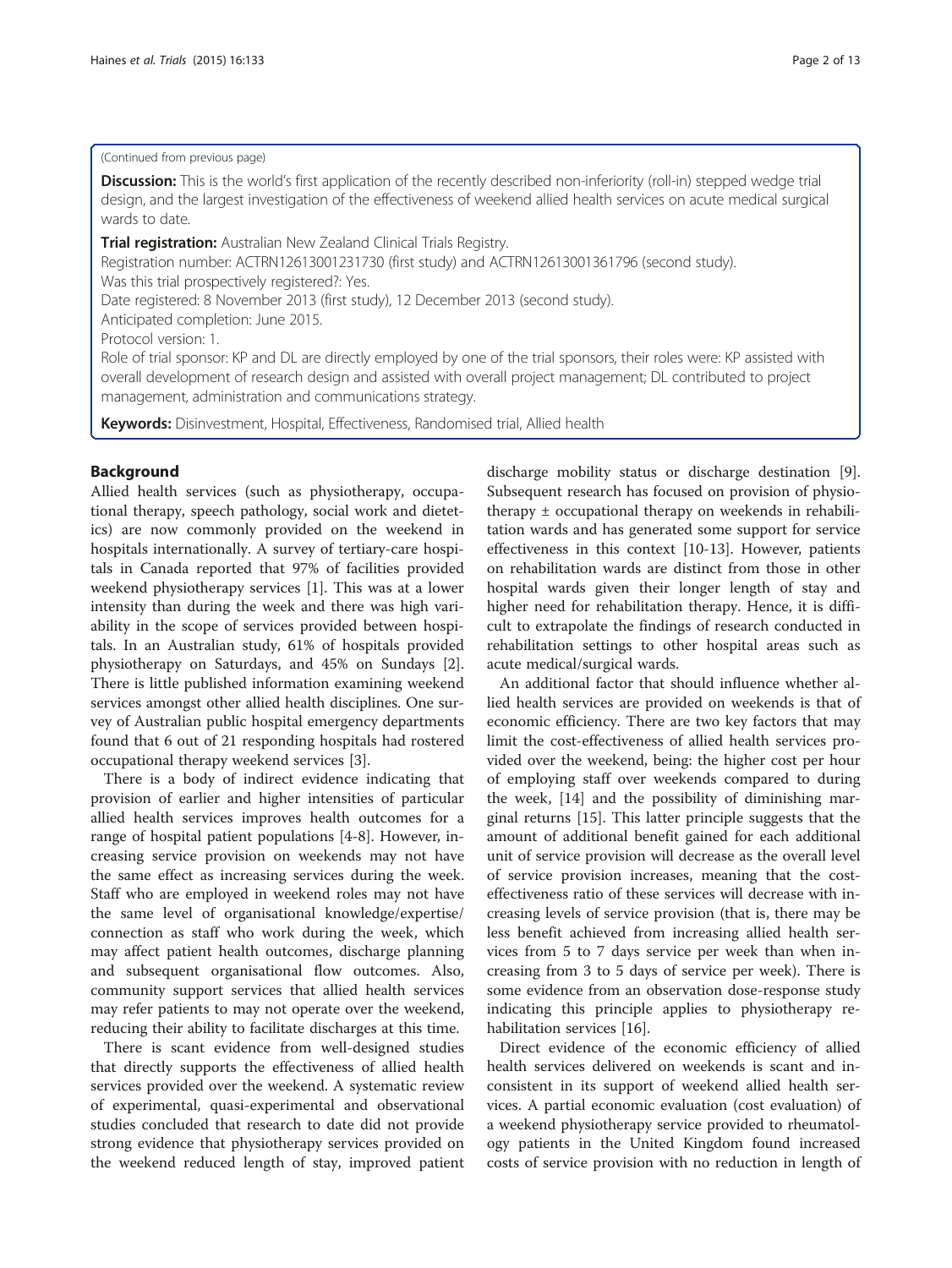stay (indeed, a non-significant increase of 0.5 days) associated with this programme [\[17](#page-12-0)]. A quasi-experimental, historical control group study found weekend physiotherapy provided to patients who had undergone a total hip or knee arthroplasty generated a cost saving to the health fund driven by a reduction in length of stay from 12.28 days to 10.84 days [[18\]](#page-12-0). An observational study of a 7-day a week, 24-hour, on-call social work service provided in a hospital's emergency department suggested that the programme was operated at little cost to the hospital [[19\]](#page-12-0). However, this study was purely an accounting exercise based on the estimated accounts paid and actual cost of the on-call services. An economic evaluation arising from a randomised controlled trial investigating the cost-effectiveness of additional Saturday physiotherapy and occupational therapy services on rehabilitation inpatients compared to those receiving usual Monday to Friday services had an incremental cost utility ratio of AUD 41,825 (95% confidence interval (CI) −2,817 to 74,620) per quality-adjusted life year (QALY) gained for the intervention group indicating this approach in this setting is likely to be cost-saving [\[20\]](#page-12-0).

Clearly, there is uncertainty as to whether providing weekend allied health services is effective or costeffective, particularly when provided on acute medical or surgical wards. Current widespread provision of these services complicates conduct of a traditional randomised trial as the intervention is already being provided as a part of usual care (the default control condition in pragmatic research). Our research team has recently devised a novel disinvestment research design that can be applied in the context where a health technology is being applied as a part of routine care, yet there is uncertainty as to the effectiveness, cost-effectiveness or safety of this health technology [[21\]](#page-12-0). In this research, we will use this novel research approach to evaluate the effectiveness,

| <b>Table 1 Caseload in participating wards</b> |  |  |  |  |  |  |  |  |
|------------------------------------------------|--|--|--|--|--|--|--|--|
|------------------------------------------------|--|--|--|--|--|--|--|--|

cost-effectiveness and safety of two models of weekend allied health service being provided on acute medical and surgical wards compared to having no weekend allied health service.

# Methods/Design

## Design

This research comprises two studies. Study 1 will consist of two hospital sites undertaking a novel, stepped wedge, roll-in, cluster randomised disinvestment trial whereby the current model of weekend allied health service delivery will be 'rolled back in' (withdrawn). Study 2 will consist of these same two hospital sites undertaking a conventional stepped wedge, roll-out, cluster randomised trial design in which a new stakeholder-driven model of weekend allied health service delivery will be rolled out to the same wards. Study 2 will commence immediately following completion of study 1.

#### Participants, therapists, centres

This research will take place across six acute medical or surgical wards from Dandenong Hospital and Western Hospital (Footscray), in Victoria, Australia. Both of these hospitals are major tertiary, metropolitan hospitals. The wards (Table 1) were selected by project investigators in consultation with managers and clinicians based at each site on the basis of currently having a weekend allied health service, the patient types being treated on that ward (medical or surgical patients, not rehabilitation), and not being anticipated to undergo major structural change (for example, substantive change of patient casemix or refurbishment requiring ward shut-down) during the study period which would confound the trial design. High-risk wards such as intensive and coronary care units, emergency departments and paediatric wards were excluded. Each hospital will commence this research at

| Hospital           | Ward             | <b>Description</b>                                                  |
|--------------------|------------------|---------------------------------------------------------------------|
| Dandenong Hospital | SW3/W2 acute     | Orthopaedic surgery                                                 |
|                    | SW4              | Stroke unit                                                         |
|                    | West 3           | Thoracic, Vascular, General surgical and medical units              |
|                    | West 4           | General medicine                                                    |
|                    | North Ward       | Head and neck, Plastics                                             |
|                    | North 3          | Surgical                                                            |
| Western Hospital   | 2B               | Medical                                                             |
|                    | 2C               | Medical                                                             |
|                    | 2D               | Infectious diseases; Respiratory medicine                           |
|                    | 2 W <sup>a</sup> | Plastics; Head and neck surgery; ENT surgery                        |
|                    | 3 W              | General surgery; Colorectal; Breast; Endocrine; Urology             |
|                    | 3E               | General surgery; Vascular surgery; Thoracic; Upper gastrointestinal |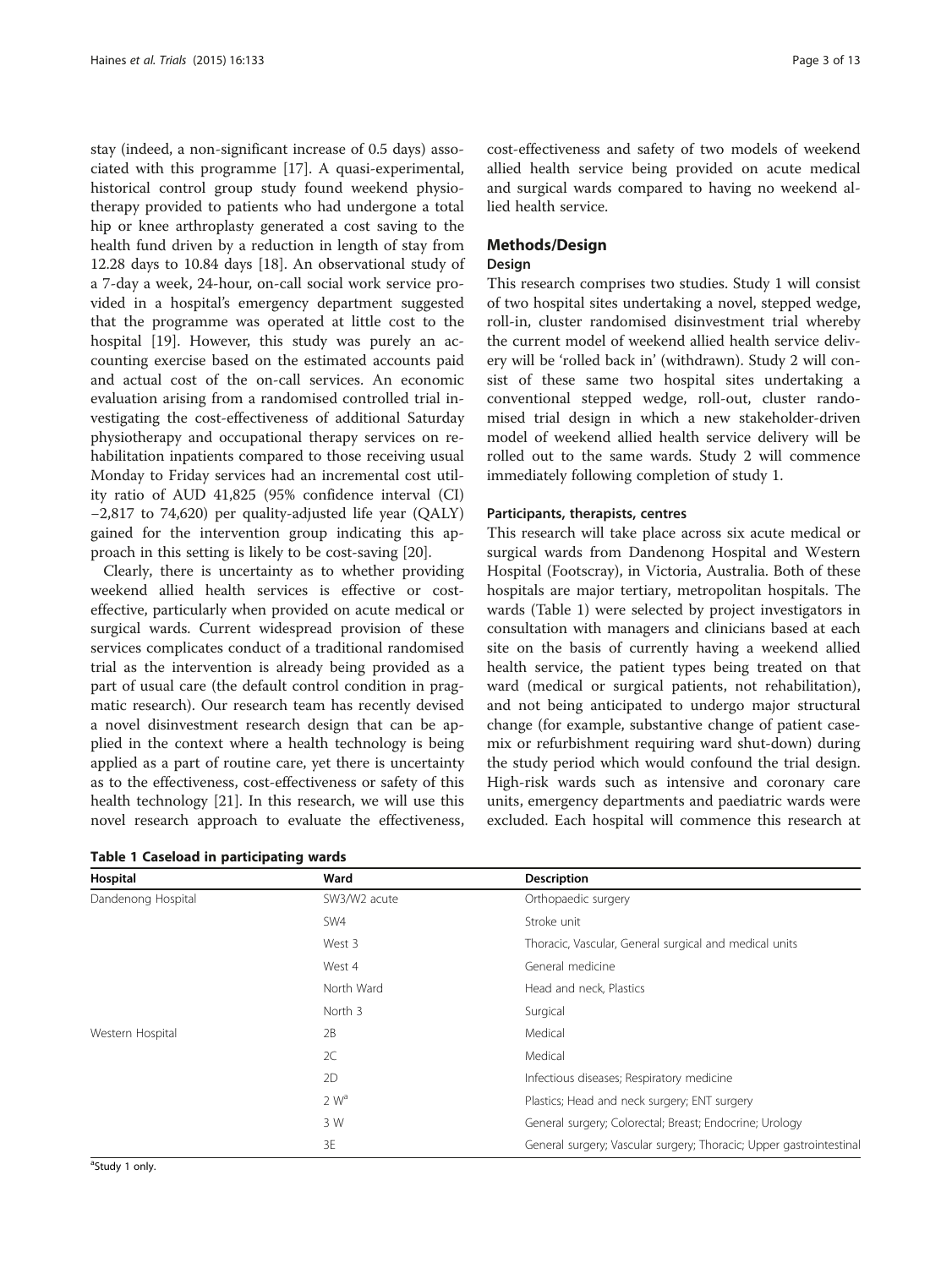different time points (Dandenong Hospital commencing February 2014 and Western Hospital (Footscray) commencing April 2014.

Data in this study will be collected from three groups of participants. Each group of participants is now described in detail.

# Group 1

'All patients on participating wards.' This group will consist of patients admitted to acute medical or surgical wards involved in the trial who are over the age of 18 years. Paediatric patients will be excluded from this study as they are not routinely seen on the selected wards (none are paediatric units or have paediatric beds) and have different provisions for service delivery. It is anticipated, based on previous patient flow data, that each ward will have an average of 174 patient admissions per month during the trial. This means that 6 wards at 1 site will have 7,308 patient admissions during the 7 months of study 1 and 7,308 during the 7 months of study 2. This will lead to an anticipated total of 29,232 patient admissions during the overall study period.

#### Group 2

'Randomly selected subgroup of patients from participating wards'. A randomly selected subgroup of approximately 600 patients from participating wards will be recruited for additional data collection. Study data collectors will use a random number generator to randomly select wards on specific days during the study period that they will attend and approach all patients who are planned for discharge within the next 24 hours from that ward to consent to participate in this component of the study. These participants will be recruited to contribute data to secondary outcomes for this study.

# Group 3

'Health professionals.' A volunteer subgroup of medical, nursing and allied health staff (four to twelve per participating ward) will be sought to participate in qualitative data collection approaches (group interviews and key informant interviews) being used as a part of the project process evaluation and planning for the intervention model to be used in study 2. This will include staff who work on the participating wards during the week and on the weekend. Three waves of data collection will take place with these health professionals (pre-study 1, between studies 1 and 2, and post-study 2).

#### Intervention/Control

We have provided a summary of our intervention conditions described according to the TIDieR guidelines [[22](#page-12-0)] in Table [2](#page-4-0). Further elaboration of the intervention conditions is now provided according to study.

# Study 1 intervention condition - current weekend allied health services

Current physiotherapy, occupational therapy, social work, dietetics, speech pathology and allied health assistant weekend service delivery on the participating wards will be the intervention for study 1 of this trial. During this study, the weekend allied health services of each participating ward (cluster) will be 'rolled in' sequentially using the stepped wedge design (Figure [1](#page-5-0) and Additional file [1\)](#page-11-0). The current model of weekend allied health service delivery in the hospitals participating in this study has not been developed systematically, rather in an 'ad hoc' manner driven by decisions made by individual allied health managers. Thus, there is potential that this model is not currently tailored to the needs of individual wards and is, therefore, not delivering optimal outcomes. However, it is the prevailing model of care that in a pragmatic research design serves as an appropriate reference standard [[23](#page-12-0)].

Design at Western Hospital (Footscray) is similar but with 5 wards involved in study 2 and a 13-month total study period. Black = current weekend allied health service. White = no weekend allied health service. Grey = new, stakeholder-driven weekend allied health service. Twelve months of pre-trial data collection at participating sites indicated that weekend allied health services at each site varied in terms of the number of disciplines involved, the amount of time allocated per ward and the total budgetary allocation to this activity. Steps will be taken during study 1 to ensure intervention fidelity relative to the pre-trial data collection. Allied health staff providing weekend services will be updated as to the amount of time spent on each ward per month and will have pre-trial data used as monthly targets to ensure that service provision levels within study 1 intervention periods are consistent with pre-trial data. Staff will be advised to continue performing tasks and prioritising patients in the same manner with which they had been doing so prior to trial commencement.

# Study 1 - control condition - no weekend allied health services

The control condition will be characterised by the provision of no weekend allied health services unless a patient meets a 'clinical exception' criteria. A 'clinical exception' refers to circumstances where the trial treatment protocol is permitted to be violated due to the risk of harm to an individual or organisation. This is also intended to mitigate against possible protocol violations by staff and to ease their concerns regarding the health and well-being of patients given the novel research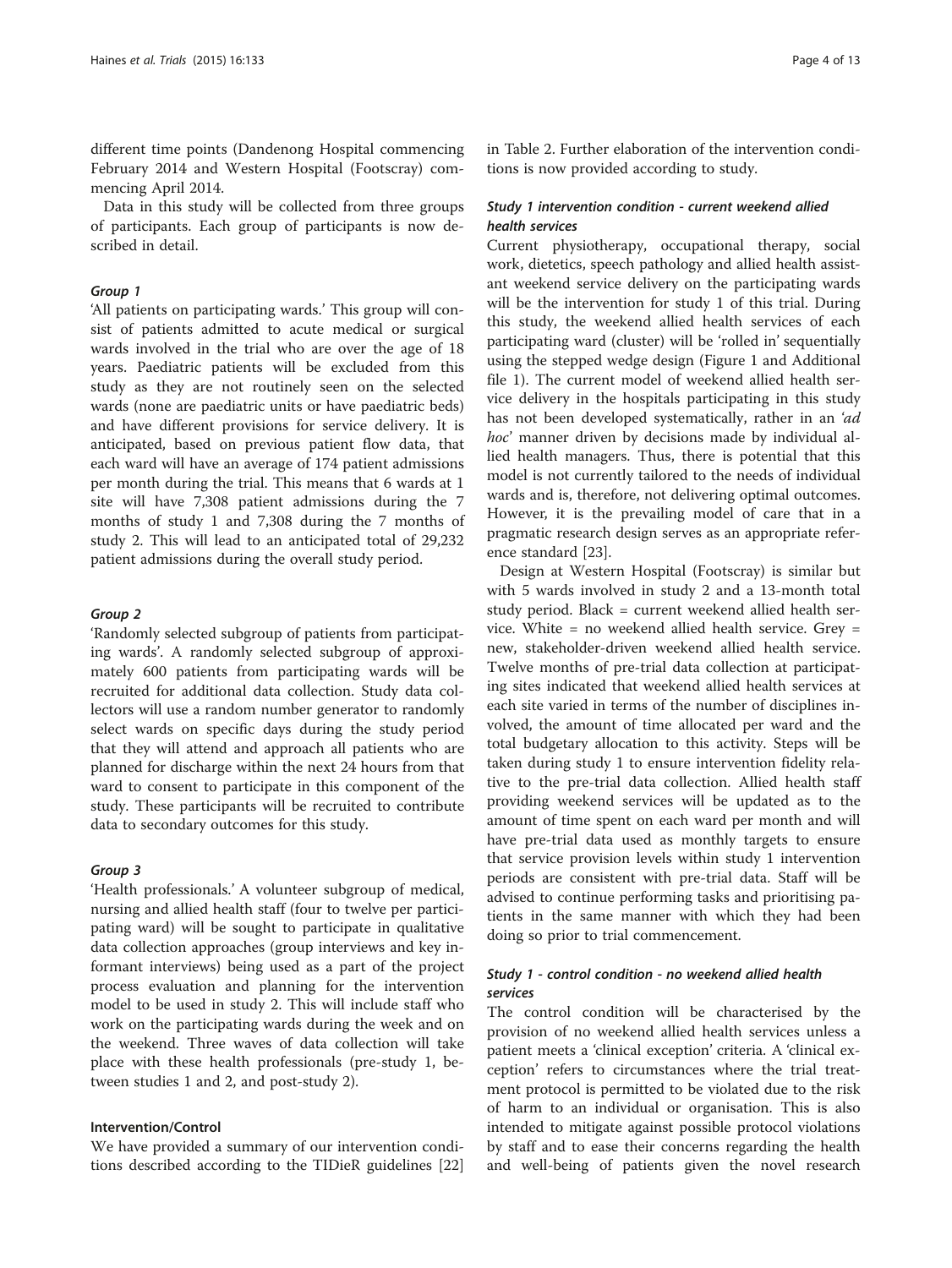# <span id="page-4-0"></span>Table 2 Intervention conditions according to TIDieR criteria

| <b>TIDieR</b> criteria                                                                                                                                                                                                               | Study 1 intervention                                                                                                                                                                                                                                                                                                                                                                                                                                                                                                                                                                                  | <b>Study 2intervention</b>                                                                                                                                                                                                                                                                                                                                                                                                                  |
|--------------------------------------------------------------------------------------------------------------------------------------------------------------------------------------------------------------------------------------|-------------------------------------------------------------------------------------------------------------------------------------------------------------------------------------------------------------------------------------------------------------------------------------------------------------------------------------------------------------------------------------------------------------------------------------------------------------------------------------------------------------------------------------------------------------------------------------------------------|---------------------------------------------------------------------------------------------------------------------------------------------------------------------------------------------------------------------------------------------------------------------------------------------------------------------------------------------------------------------------------------------------------------------------------------------|
| Item 1. Brief name: provide the name or a<br>phrase that describes the intervention                                                                                                                                                  | Usual care weekend allied health service                                                                                                                                                                                                                                                                                                                                                                                                                                                                                                                                                              | Stakeholder-driven weekend allied health service                                                                                                                                                                                                                                                                                                                                                                                            |
| Item 2. Why: describe any rationale, theory, or<br>goal of the elements essential to the<br>intervention                                                                                                                             | Usual care is the prevailing model of care in the<br>research location that in a pragmatic research<br>design serves as an appropriate reference<br>standard. This model of care has developed<br>incrementally over time and has largely been<br>driven by decisions of individual allied health<br>managers in an 'ad hoc' manner                                                                                                                                                                                                                                                                   | A new model of weekend allied health service<br>will be developed where managers and staff of<br>participating wards are engaged to identify the<br>most important tasks that require completion<br>on weekends that could be undertaken by allied<br>health staff. It is anticipated that by directly<br>engaging with these key stakeholders, a new<br>model of care that better meets the needs of<br>individual wards will be developed |
| Item 3. What (materials)?: describe any physical<br>or informational materials used in the<br>intervention, including those provided to<br>participants or used in intervention delivery or<br>in training of intervention providers | There are no specific materials used beyond<br>those materials ordinarily used by allied health<br>professionals during the week. It is left to the<br>discretion of individual staff what materials they<br>use in their clinical practice                                                                                                                                                                                                                                                                                                                                                           | There are no specific materials used beyond<br>those materials ordinarily used by allied health<br>professionals during the week. If the people<br>involved in developing this model of care<br>determine that additional materials are required,<br>these will be identified and described at a later<br>date                                                                                                                              |
| Item 4. What (procedures)?: describe each of<br>the procedures, activities, and/or processes used<br>in the intervention, including any enabling or<br>support activities                                                            | Allied health services may include services<br>provided by physiotherapy, occupational<br>therapy, social work, dietetics, speech pathology<br>professionals and allied health assistants.<br>Services delivered are the same as those<br>performed on weekdays, although the intensity<br>of weekend services is lower (fewer hours per<br>ward) than weekday services. Services<br>commonly include mobilisation, chest<br>physiotherapy, discharge planning, assessment<br>and prescription of aids and equipment,<br>swallowing assessment, dietary analysis and<br>prescription, and counselling | Services provided are likely to be similar to that<br>of the usual care weekend allied health service.<br>However, the people involved in developing<br>this model will be able to inform the<br>practitioners involved of the relative priority of<br>the different tasks that they may be asked to<br>perform on each ward                                                                                                                |
| Item 5. Who provided?: for each category of<br>intervention provider (for example, psychologist,<br>nursing assistant), describe their expertise,<br>background and any specific training given                                      | All allied health professionals will have<br>entry-level allied health degrees as a minimum.<br>Orientation of new staff members to the health<br>care organisation and wards that they work on<br>is provided as a part of standard human<br>resources procedures. Allied health assistants do<br>not require formal qualification but most have a<br>certificate III or IV [44] and all operate under the<br>direction of an allied health professional                                                                                                                                             | Services providers are likely to be similar to that<br>of the usual care weekend allied health service.<br>However, the people involved in developing<br>this model will be able to decide which service<br>providers are best positioned to undertake the<br>tasks that require completion on the weekend,<br>and will also decide if transdisciplinary training is<br>required by individual practitioners                                |
| Item 6. How?: describe the modes of delivery<br>(such as face to face or by some other<br>mechanism, such as Internet or telephone) of<br>the intervention and whether it was provided<br>individually or in a group                 | Face to face individual patient interaction                                                                                                                                                                                                                                                                                                                                                                                                                                                                                                                                                           | Face to face individual patient interaction                                                                                                                                                                                                                                                                                                                                                                                                 |
| Item 7. Where: describe the type(s) of location(s)<br>where the intervention occurred, including any<br>necessary infrastructure or relevant features                                                                                | Hospital acute medical/surgical ward<br>environment                                                                                                                                                                                                                                                                                                                                                                                                                                                                                                                                                   | Hospital acute medical/surgical ward<br>environment                                                                                                                                                                                                                                                                                                                                                                                         |
| Item 8. When and how much?: describe the<br>number of times the intervention was delivered<br>and over what period of time including the<br>number of sessions, their schedule, and their<br>duration, intensity or dose             | Individual patients will receive variable amounts<br>of weekend allied health service delivery. The<br>intensity of services provided is at the discretion<br>of the allied health professional. The number of<br>hours of weekend allied health service delivered<br>per day will vary between wards within each<br>site and between sites                                                                                                                                                                                                                                                           | Individual patients will receive variable amounts<br>of weekend allied health service delivery. The<br>intensity of services provided is at the discretion<br>of the allied health professional. The number of<br>hours of weekend allied health service delivered<br>per day will vary between wards within each<br>site and between sites                                                                                                 |
| Item 9. Tailoring: if the intervention was<br>planned to be personalised, titrated or adapted,<br>then describe what, why, when, and how                                                                                             | All weekend allied health services will be<br>tailored to the needs of the patients being<br>treated. This will be at the discretion of the<br>treating allied health professional based upon<br>their clinical judgement.                                                                                                                                                                                                                                                                                                                                                                            | All weekend allied health services will be<br>tailored to the needs of the patients being<br>treated. This will be at the discretion of the<br>treating allied health professional based upon<br>their clinical judgement.                                                                                                                                                                                                                  |
| Item 10. Modifications: if the intervention was<br>modified during the course of the study,                                                                                                                                          | Not applicable for protocol                                                                                                                                                                                                                                                                                                                                                                                                                                                                                                                                                                           | Not applicable for protocol                                                                                                                                                                                                                                                                                                                                                                                                                 |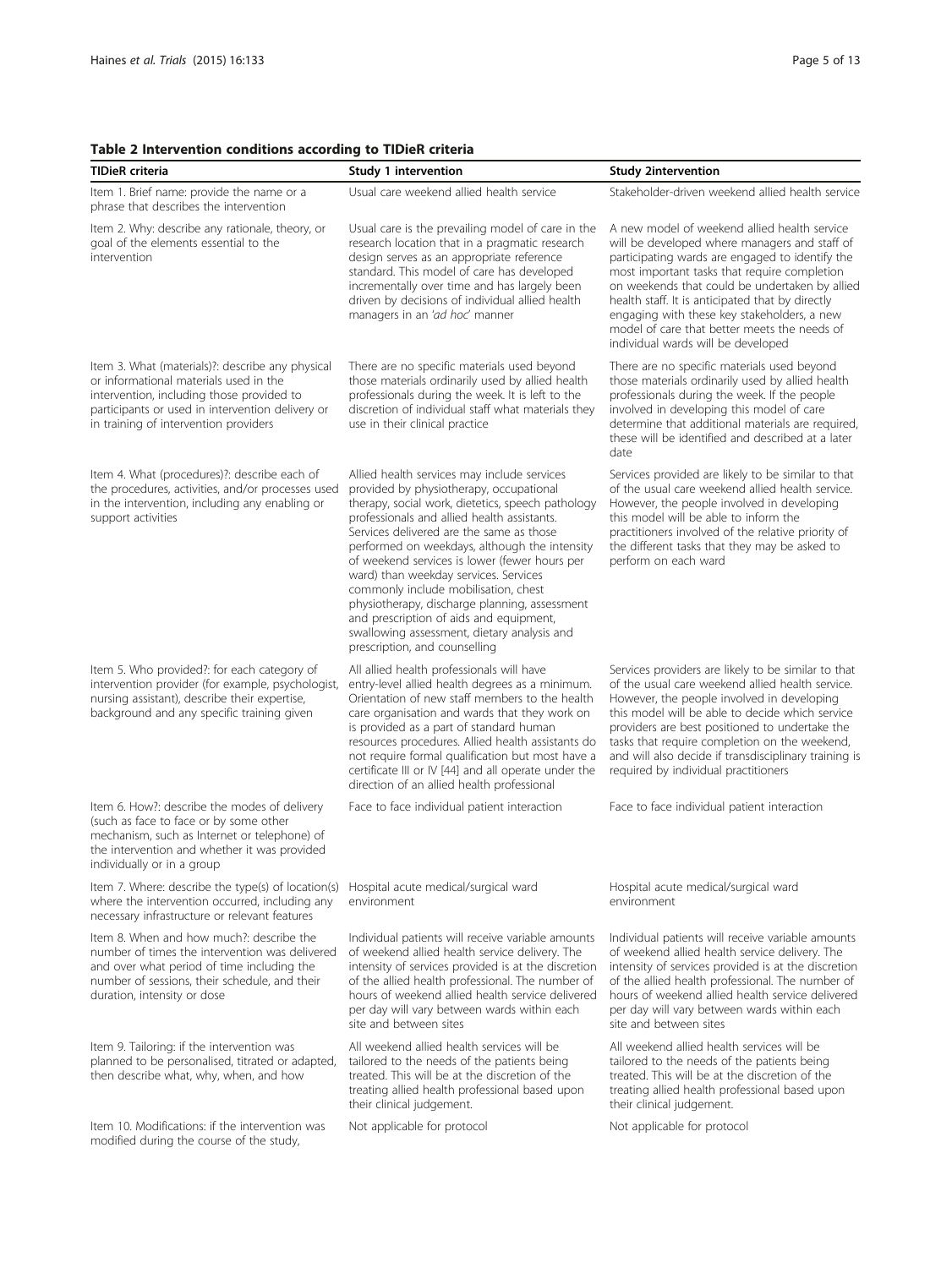# <span id="page-5-0"></span>Table 2 Intervention conditions according to TIDieR criteria (Continued)

describe the changes (what, why, when, and how)

Item 11. How well (planned)?: if intervention adherence or fidelity was assessed, describe how and by whom, and if any strategies were used to maintain or improve fidelity, describe them

Item 12. How well (actual)?: If intervention adherence or fidelity was assessed, describe the extent to which the intervention was delivered

as planned

Research assistants will be present daily on study wards to both promote and monitor intervention fidelity in terms of which wards should be receiving weekend allied health services and which should not. Patient contact statistics are recorded by allied health professionals and are recorded in hospital administrative datasets. These datasets will be used by investigators to measure time spent by weekend allied health personnel with patients on each ward.

Research assistants will be present daily on study wards to both promote and monitor intervention fidelity in terms of which wards should be receiving weekend allied health services and which should not. Patient contact statistics are recorded by allied health professionals and are recorded in hospital administrative datasets. These datasets will be used by investigators to measure time spent by weekend allied health personnel with patients on each ward.

Not applicable for protocol Not applicable for protocol

approach being used in this study [[21\]](#page-12-0). Patients who meet one of these criteria will be permitted to see a weekend allied health staff member despite them being on a ward during a 'control' period. Local nursing or medical staff will identify if the patient meets the predetermined set of criteria, which allows for them to be seen by an allied health professional over a weekend. This will be escalated to the site allied health director or project site liaison who will approve provision of the ser-

vice following a final check against the 'clinical exception' criteria. These criteria will be suggested by wardlevel staff during pre-trial group interviews, and managers through key-informant and group interviews and will vary from site to site. Staff will be asked to provide evidence to support their request for a clinical exception criteria (for example, research papers, local incident reports, hospital policy), and project investigators will determine whether the strength of evidence presented warrants formation of a clinical exception criterion.

The frequency of clinical exceptions under each criterion will be recorded to monitor control condition fidelity. Project data collectors at each site will be present on

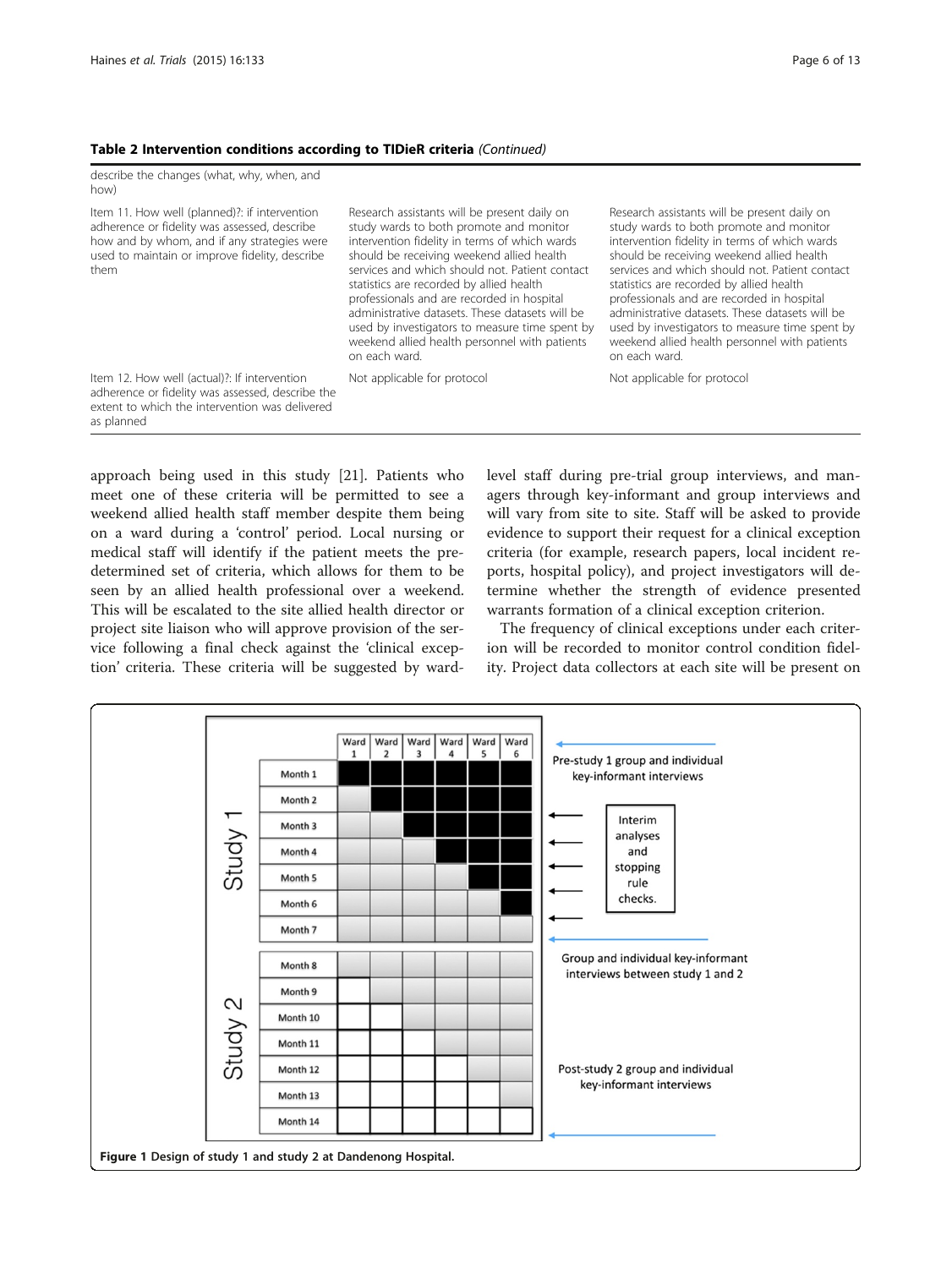each ward each day of this project and will facilitate ongoing communication with ward staff regarding local clinical exception criteria.

# Study 2 - control condition - no weekend allied health services

This will be identical to the study 1 control condition.

# Study 2 - intervention condition - stakeholder-driven model of weekend allied health services

A criticism of using the current model of weekend allied health service provision as the intervention in study 1 is that it is possible that the sites involved may have constructed their prevailing model on an *ad hoc* basis, which may not reflect higher standards of service set in other hospitals. This is consistent with evidence already discussed that there is high variability in the amount and focus of allied health services already being delivered on weekends internationally [\[1](#page-11-0)]. However, there is no existent 'gold standard' for how a weekend allied health service delivery model should be structured (which services, how much, what activities) given the paucity of evidence regarding the comparative efficacy of different weekend allied health service delivery models. Developing such a standard across all medical and surgical wards may also be an impossibility, as different types of wards will have different patient casemix and different allied health service requirements.

Rather than conform to a non-existent 'standard' for what a weekend allied health service delivery model should look like, we have sought to standardise a process by which an 'optimal' site-specific service could be developed. Thus, the model of allied health service delivery used as the intervention in study 2 of this research is a complex intervention [[24](#page-12-0)].

Our process for developing this site-specific weekend allied health service delivery model begins with extensive consultation with relevant stakeholders (medical, nursing and allied health staff and managers) on participating wards. These staff will be interviewed (group and individual, key informant) to drive development of this model; hence, we refer to this model as a stakeholderdriven model. Investigators experienced in conducting qualitative and participatory action research (LO, FM) will facilitate these interviews. These staff will not be asked to say which professional discipline they want to be employed on the weekends, rather, to identify and prioritise the tasks that they believe to be most important for allied health to perform on weekends both in terms of improving patient health outcomes, improving patient flow, and reducing readmissions. They will also be asked to reflect on the strengths and limitations of the current model of care, suggest areas for improvement and to examine patient incident and clinical

exception data gathered during the first study of the trial to inform their decisions. Allied health managers will be provided with this list of tasks and other feedback gathered, so that they can propose what the new, stakeholderdriven model of weekend allied health service delivery will be. Transdisciplinary, interdisciplinary and multidisciplinary models of care are all possible candidates for the model of care that will arise from this process. These managers will then be engaged in a Delphi process [[25](#page-12-0)] to select the preferred model of care from the proposals generated.

Each site will hold constant the budgetary amount allocated to weekend allied health services between studies 1 and 2. During the second 'step' in the stepped wedge design of study 2, the first ward to resume provision of weekend allied health services using the stakeholderdriven model will be provided with a budgetary allocation that is the average per ward of study 1. During the third step, when a second ward resumes provision of weekend allied health services, the total budgetary allocation to be shared between the 2 wards that have resumed provision of the weekend service will be twice the average per ward of study 1. However, provisions within the stakeholder-driven model will be made to allow weekend allied health to distribute their time unequally between the two wards based on the task prioritisation framework provided to them by the stakeholders who designed this model. This provision recognises that an optimal service would target patients who are likely to receive the greatest benefit from this service, regardless of the ward they are physically being treated on.

# Outcome measures

Current United Kingdom Medical Research Council guidance on the evaluation of complex interventions indicates that a single primary outcome may not make best use of data in these evaluations, rather, that a range of outcome measures will be needed including possible unintended consequences [\[23](#page-12-0)]. In this research, we plan to examine three domains of primary outcome with one domain being analysed in two ways, and another being measured as a composite outcome.

# Primary outcome measure: 1) length of stay

Mean overall length of stay per patient who is treated on one of the targeted wards will be used as the primary outcome. This measure is often used as an indicator of hospital efficiency [[26](#page-12-0)]. Length of stay is the key overall driver of inpatient costs and is the most readily available outcome to enable stopping rules to be checked during study 1. However, overall mean length of stay is limited as an outcome for this project as: i) these data can be skewed by highly influential outliers, ii) length of stay of longer-stay patients will not be known until they are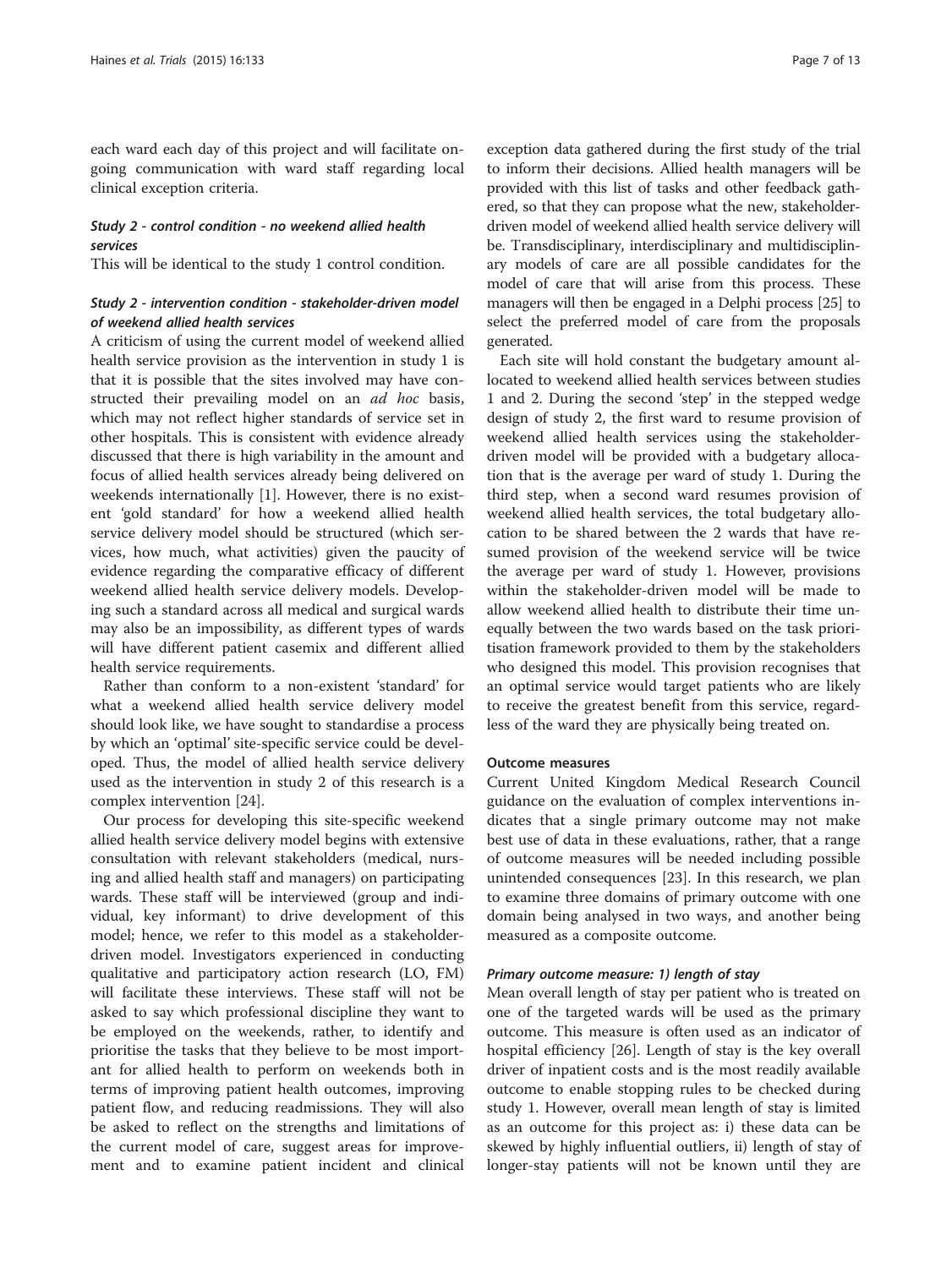discharged (thus interim analyses for non-inferiority to check stopping rules may underestimate mean length of stay) and iii) patient admission casemix profile may vary over the study period (for example, a study ward may start admitting more patients who typically stay longer). To account for these limitations, we will also examine the proportion of patients who stay longer than their Australian Refined Diagnosis-Related Group average 'inlier' length of stay according to data published from the previous year [\[27](#page-12-0)].

# Primary outcome measure: 2) rate of unplanned hospital readmission within 28 days

This routinely collected measure will be used as a marker of treatment effectiveness, discharge planning and patient readiness for discharge [[28](#page-12-0)].

#### Primary outcome measure: 3) rate of adverse events

Patient adverse events will be collected using a range of clinical data collection systems. The events quantified will be in-hospital falls, Code Blue/Medical Emergency Team calls, pulmonary embolus, deep vein thrombosis, death, hospital acquired pressure area, and intensive care unit admission from the ward. Rate of adverse events (events per person-time) will be considered as a single, composite end-point when considered as a primary outcome. A composite end point for this primary outcome domain was selected as a number of different clinical events may indicate a clinical failure, whereas the selection of only one type of clinical event as the end point may not present a comprehensive clinical picture [[29](#page-12-0)].

#### Secondary outcome measure: 1) number of complaints

Complaints emanating from targeted wards (total and allied health specific) will be captured through the hospital administrative databases and local departmental datasets.

#### Secondary outcome measure: 2) number of compliments

Compliments emanating from targeted wards will be captured similarly to the number of complaints.

# Secondary outcome measure: 3) patient discharge destination

Patient discharge destination will be classified into categories of: i) discharged to the community, ii) transferred to another acute ward, iii) transferred to intensive care, iv) transferred to rehabilitation, and v) discharged to residential aged care.

#### Secondary outcome measure: 4) patient satisfaction

Patient satisfaction with overall care will be measured using data from the 'overall hospital experience' domain of the Victorian Patient Satisfaction Survey [[30\]](#page-12-0). These data will only be extracted from participant group 2

# Secondary outcome measure: 5) patient functional independence at discharge

Patient independence at discharge will be measured using participant self-report on the Modified Barthel Index [\[31\]](#page-12-0). These data will be collected from the same participant subgroup as secondary outcome measure: 4) patient satisfaction.

# Secondary outcome measure: 6) patient health-related quality of life at discharge

Health-related quality of life at discharge from hospital will be measured using the European Quality of Life, 5 dimensions (EQ-5D-5 L) instrument [[32\]](#page-12-0). These data will be collected from the same participant subgroup as secondary outcome measure: 4) patient satisfaction in study 2.

#### Secondary outcome measure: 7) staff absenteeism

Staff absenteeism (medical, nursing, allied health staff) will be collected through routine finance reporting. As allied health staff are not allocated to specific wards, but may work across a combination of wards with mixed exposure to intervention and control conditions, we will collect these data at only 3 time points: the first month of study 1, the final month of study 1 and the final month of study 2.

# Process measure: 1) allied health hours of service

Number of occasions of allied health service provision to each patient on weekends and weekdays will be collected.

#### Process measure: 2) clinical exceptions

The frequency and reason for clinical exceptions taking place will be recorded by project research personnel.

# Process measure: 3) proportion of patients discharged on a Saturday or Sunday

This outcome is a potential indicator of patient flow during the study. It is important to consider patient flow as a process measure to ensure that bed-block is not occurring on the weekend.

# Economic outcome measure: 1) cost of inpatient treatment per patient

Hospital clinical costing data will be used to measure the costs attributed to each patient. If administrative data for a particular patient is unable to be extracted, costing based on the most recent National Weighted Activity Unit calculators [\[33\]](#page-12-0) will be used. This will be based on the overall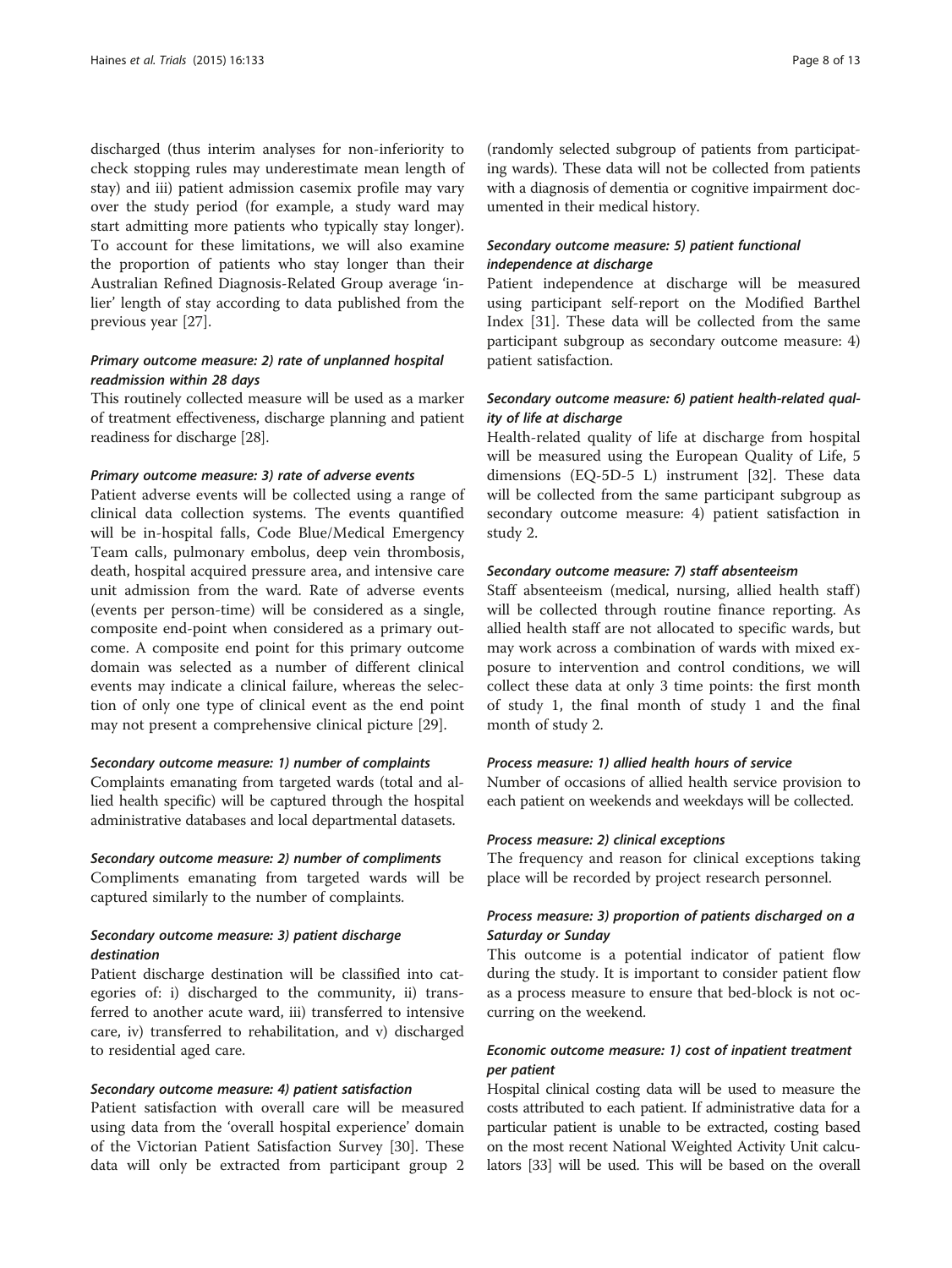patient admission, not just their time spent on a ward under an intervention or control condition.

# Qualitative outcomes

Group and individual interviews will be conducted with staff members from each ward and weekend allied health staff at 3 time points (pre-study 1, between study 1 and study 2, and post-study 2) to explore their satisfaction with and experiences of the different weekend allied health service delivery models being examined.

# Procedure

Approval to conduct this study has been obtained from the Monash Health Human Research Ethics Committee (EC00383 - representing Dandenong Hospital) and the Melbourne Health Human Research Ethics Committee (2013.283 - representing Western Hospital (Footscray)) and this trial has been registered with the Australian New Zealand Clinical Trials Registry ([ACTRN12613001](http://www.anzctr.org.au/ACTRN12613001231730) [231730](http://www.anzctr.org.au/ACTRN12613001231730) (study 1) and [ACTRN12613001361796](http://www.anzctr.org.au/ACTRN12613001361796) (study 2)). It is anticipated that data collection will commence in February 2014 and be completed in June 2015 with reports and publications finalised by June 2016. A multisite project executive committee has been developed consisting of all project investigators. This executive committee has developed a project communications plan in consultation with representatives from the Victorian Government, Department of Health. Further pre-trial communications with relevant health services unions, local site clinicians, managers and executives will also be undertaken prior to trial commencement. Extensive staff engagement has been undertaken for this project at both study sites prior to trial commencement.

# Randomisation and allocation concealment

The order in which weekend allied health services will be rolled in and out from each participating ward will be determined at random by an investigator blinded to ward identity. One investigator will develop pseudonyms for each ward while another investigator blinded to the true identity of each pseudonym will use a random number generator in Microsoft Excel (Microsoft Corporation, Redmond, WA, USA) to allocate ward number locations to each pseudonym. The first investigator will then be able to reveal which pseudonym represented which ward.

# Masking

Research assistants collecting and entering data will not be blinded to the allocation of wards within the stepped wedge research designs. The randomly selected subgroup of patients from participating wards will not be informed of the purpose of the interview as being for the evaluation of a randomised controlled trial. However, we cannot say that all of these participants will be

blinded as to the intervention they were exposed to. Masking will be applied to the trial data analyst. Six mock codes representing different orders in which the wards may have progressed through the stepped wedge design (using a Latin Square approach) will be used to blind the statistician conducting the final quantitative analysis from the true identity of each ward and the time sequence in which each ward was randomised.

#### Trial safety

The process of disinvestment in allied health services has the potential to be detrimental to patient safety and/ or organisational outcomes. The checking of stopping rules and development of clinical exceptions will, therefore, be used to ensure safety. A stopping rule allows data to be monitored and the trial to be stopped if there is evidence of a lack of safety or efficacy associated with the intervention [[34\]](#page-12-0). During study 1, interim analyses will be conducted monthly to ensure that patient outcomes have not dropped below a pre-specified noninferiority margin. This margin represents the maximum amount of gain anticipated if the amount of resources being saved were to be reallocated to another purpose. Discussion groups with clinicians and project investigators initially determined that the non-inferiority margin should be 0.8 multiplied by the standard deviation of the targeted outcome. This is equivalent to 'Cohen's large effect size' [\[35](#page-12-0)]. However, review of the standard deviations for the outcomes that these stopping rules would be applied to revealed that these margins were too wide to be acceptable to the management of participating hospitals. As a result of these consultations, the following stopping rules were developed:

- 1. The 95% CI of the effect (difference between means) of having no weekend allied health services exceeding a 1-day increase in mean length of stay.
- 2. The 95% CI of the effect (difference between proportions) of having no weekend allied health services exceeding an absolute change of 0.02 (2%) in the outcomes of the proportion of patients who stay longer than their average inlier Australian Refined Diagnosis-Related Group (ARD-RG), the proportion of patients who experience one or more of the previously specified adverse events, or the proportion of patients who are unexpectedly readmitted within 28 days.

Management at each site also reserved the right to review other study data (for example, the proportion of patients discharged on the weekend) in determining whether the study should continue at each site. Interim analysis will be conducted during each month of study 1 and reported back to the project executive committee.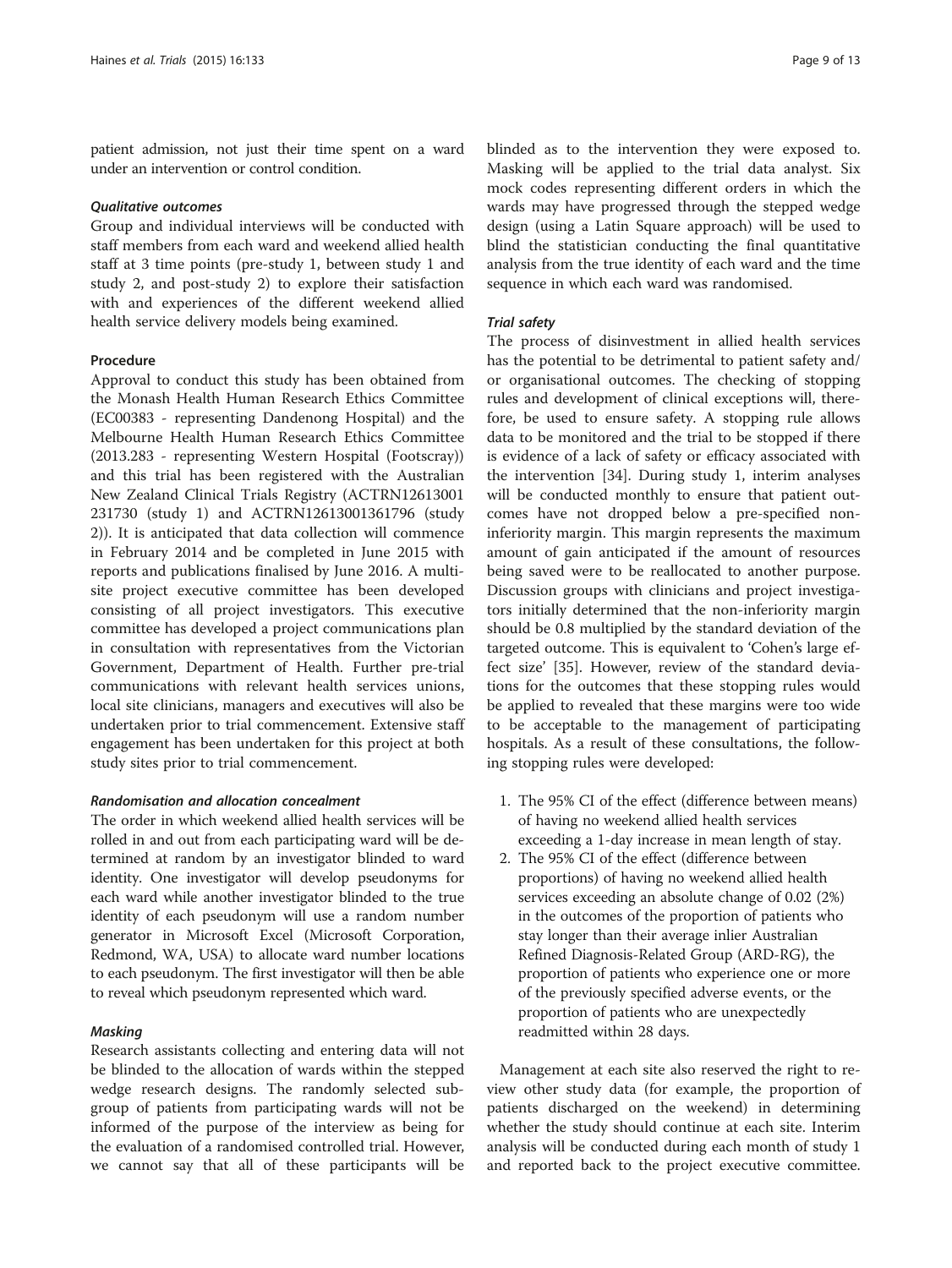The project executive committee will then forward their recommendations along with blinded data to an independent data-monitoring committee at each site to make a determination as to whether the project should be ceased on the basis of the analysis conducted.

Data will be collected in an identifiable form to allow data linkage with other project datasets but will then be de-identified for storage and analysis once linkages have been made.

#### Recruitment

A waiver of consent was requested and granted for researchers to access routinely collected, hospital administrative data (for example, length of stay, hospital readmission) covering these forms of data for participants in Group 1. Written consent will be obtained from all participants (where the waiver of consent does not apply). Written consent will be obtained from participants in Group 2 by a project team member (MS, MG) or research assistant. They will be identified as being potentially eligible for consent to participate by screening of ward handover sheets and communication with ward staff. Written consent will be obtained from participants in Group 3 by a project team member (ES, SP, LS, DM, LOB). They will be notified of the possibility of participating in this project by Email and verbal communication.

#### Data analysis

#### Sample size estimation

The sample size in this study is governed by the patient throughput on the participating wards over the trial period. Non-inferiority trials do not preclude testing of superiority and can be done so without statistical penalty [[36\]](#page-12-0); hence, we undertook power calculations for studies 1 and 2 from a superiority analysis perspective. Current data from study wards indicates there will be 7,308 patient admissions in total per study per site. We used the approach for conducting power analyses for stepped wedge trials advocated by Hussey and Hughes [[37](#page-12-0)] based upon the Wald statistic. We applied this approach to 3 of our primary outcomes and demonstrated > 90% power in each case for study 1 and study 2 (Table 3). We reiterate that the actual sample size to be used in the trial has been determined primarily by practical considerations, particularly the availability of suitable wards at the participating sites.

#### Statistical analysis

Study 1 Both non-inferiority and superiority analyses will be conducted. For non-inferiority analyses, if the non-inferiority null hypothesis is to be rejected, the upper limit of the CI around the observed difference should be less than the non-inferiority margin. Multilevel, mixed-effects generalised linear model analyses will be used to construct the 95% CIs that compare effectiveness and safety outcomes between groups. These models will nest patient admissions within wards, treating both as random factors, to account for the clustered nature of these data. Weekend allied health service delivery model provided will be treated as a fixed factor. The distribution of the length of stay outcome will be examined  $(t$  transformations as indicated) as a part of model building as these data are commonly skewed. Data from

Table 3 Outcome of power analysis for three outcomes for each study at each site (assuming six wards per site), and for both sites combined

| Outcome                                                                                        | <b>Proportion 1</b><br>(weekend allied<br>health services) <sup>a</sup> | <b>Proportion 2</b><br>(no weekend allied<br>health services) | Single site<br>or both<br>sites combined | Assumed<br>coefficient<br>of variation | Assumed<br>number of<br>patients per<br>study | Power |
|------------------------------------------------------------------------------------------------|-------------------------------------------------------------------------|---------------------------------------------------------------|------------------------------------------|----------------------------------------|-----------------------------------------------|-------|
| Proportion of patients who stay longer than<br>their AR-DRG average inlier length of stay      | 0.40                                                                    | 0.42                                                          | Single                                   | 0.4                                    | $n = 7,000^{b}$                               | 0.65  |
| Proportion of patients who are readmitted<br>within 28 days                                    | 0.10                                                                    | 0.12                                                          | Single                                   | 0.4                                    | $n = 7.000^{b}$                               | 0.96  |
| Proportion of patients who experience at<br>least one of the adverse events listed             | 0.10                                                                    | 0.12                                                          | Single                                   | 0.4                                    | $n = 7.000^{b}$                               | 0.96  |
| Proportion of patients who stay longer than 0.40<br>their AR-DRG average inlier length of stay |                                                                         | 0.42                                                          | <b>Both</b>                              | 0.4                                    | $n = 14,000^b$                                | 0.99  |
| Proportion of patients who are readmitted<br>within 28 days                                    | 0.10                                                                    | 0.12                                                          | Both                                     | 0.4                                    | $n = 14.000^b$                                | >0.99 |
| Proportion of patients who experience at<br>least one of the adverse events listed             | 0.10                                                                    | 0.12                                                          | <b>Both</b>                              | 0.4                                    | $n = 14.000^{b}$                              | >0.99 |

AR-DRG, Australian Refined Diagnosis-Related Group.

<sup>a</sup>Baseline proportions based on data drawn from administrative datasets at participating sites covering a 12-month period.

bNote that for the single site analyses we assume there will be 7,308 per study, but use only 7,000 in the power analysis to allow for loss of patients during the transition phases between intervention and control conditions and for transfers between study wards. Correspondingly, we use 14,000 when considering the power of both sites combined.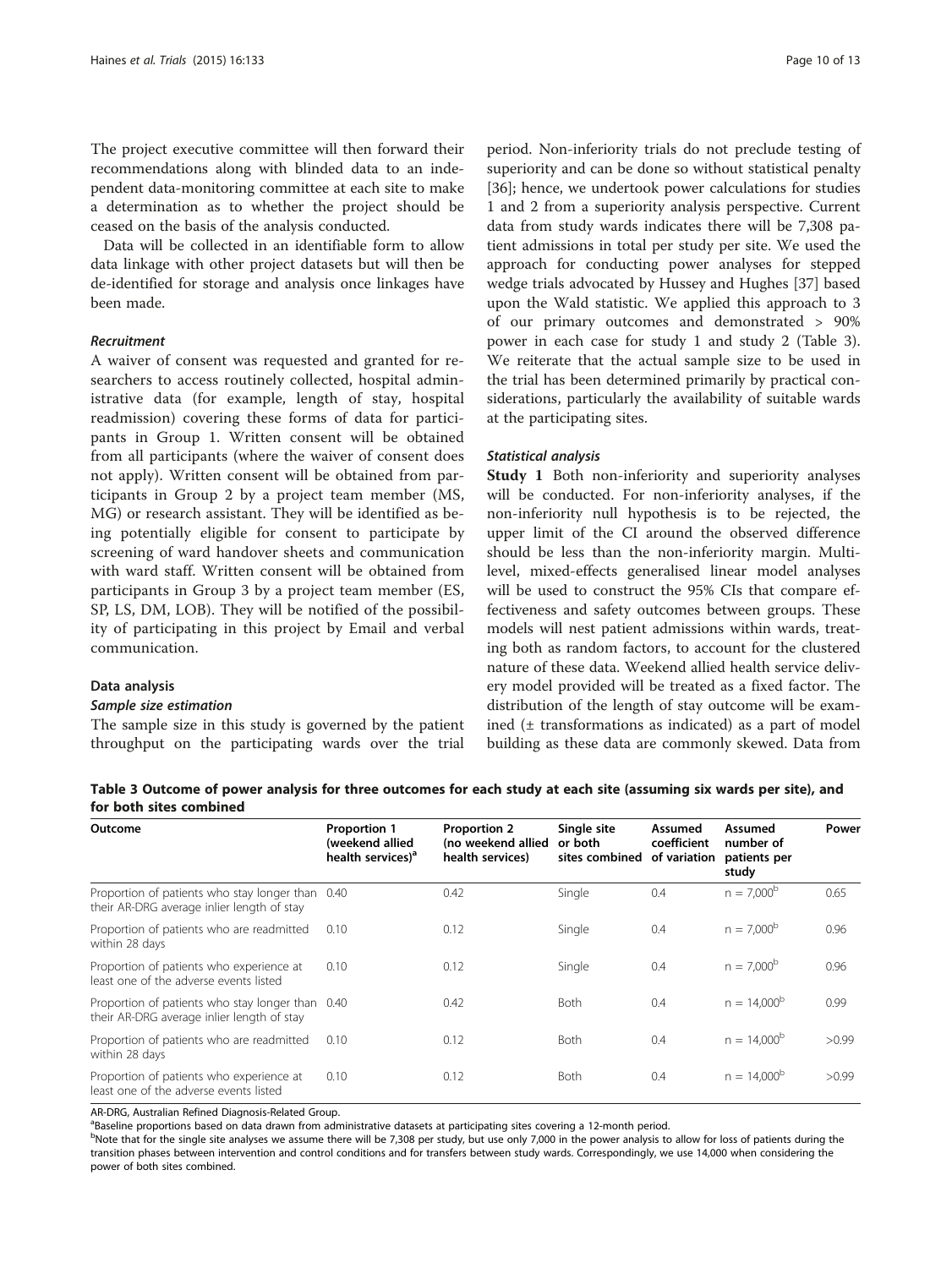patients who are exposed to both control and intervention conditions within each study will be excluded from the analyses. Analyses will be adjusted for index study ward (first study ward the patient was admitted to during that inpatient episode of care), calendar time using each step in the wedge design as a categorical covariate and for historical data collected for the outcome being examined from each site over the previous 2 years mapped against these steps to account for potential local seasonal variations in the outcomes collected.

Analyses will be conducted at a site-level with preplanned meta-analyses across both sites using patientlevel data from phase 1 and separately for phase 2. These meta-analyses will examine the main effect of the usual care weekend allied health service as opposed to the control condition across sites. A site-by-intervention interaction effect will also be examined to determine if there is heterogeneity in results between sites. This is plausible as a dose-response relationship may exist between the amount of resource allocated to the weekend allied health service and the study outcomes. In this study, local data collected prior to the study indicated that Dandenong Hospital allocated approximately four times as much resource to the acute medical and surgical wards participating in this research. Metaregression will be employed using ward-level data, treating each ward over time as a pre-post intervention study to identify if the labour costs consumed on each ward for provision of the weekend allied health service explains variation in the change in each outcome within ward.

Patients who are exposed to both intervention and control conditions will be excluded from analyses to minimise potential contamination that is made possible by having the transition periods within the stepped wedge design.

Study 2 These analyses will be equivalent to the analyses conducted for study 1; however, non-inferiority analyses will not be conducted for this study.

A grand meta-analysis is planned, pooling results between studies 1 and 2 to examine whether there is a significant study-by-intervention interaction effect. This analysis will examine whether the effect of the stakeholder-driven model of weekend allied health service was significantly different to that of the usual care weekend allied health service delivery model.

Sensitivity analyses will be conducted if there are unit closures (for example, surgical unit closures over the Christmas holiday period) that are likely to affect the caseload on related wards at these times. Data within these cells of the stepped wedge design will be treated as missing in the sensitivity analyses.

Economic analysis The primary economic analysis will be a cost-effectiveness analysis from the hospital perspective that examines the incremental cost per patient admitted. These costs will include the 'total cost' of patients during their admission plus additional costs from an unplanned admission within 28 days. Data from patients who are transferred between wards in different study periods (that is one without access to allied health services, one with access to allied health services) will be excluded from the analyses as will data from patients who remain within the same ward over two or more weekends if they are allowed to access weekend allied health services during one weekend, and not allowed to access allied health services on another. Secondary economic evaluations will examine the incremental cost per difference in clinical outcome for the measures of functional independence (studies 1 and 2) and health-related quality of life (study 2).

Qualitative data analysis Both content and thematic analysis will be used for the analysis of qualitative data collected as a part of this study [[38](#page-12-0)].

Analysis of workforce absenteeism outcome It was initially planned to analyse these data in a similar manner to other outcomes; however, it has become apparent that for some professional groups, staff operate over multiple wards that may be in the intervention or control periods during the study. Hence, we will only compare data collected from the first and last months of each study when all wards within the study are either completely in control or intervention periods.

# Deviation from registered trial protocol

There have been two changes to the registered trial protocol. The first change was the withdrawal from both study 1 and study 2 of what was planned to be a third study site. Originally, a third site with five participating wards was planned to be involved and the appropriate ethics approval was gained. The ethics committee at this site retracted this approval due to subsequent opposition from senior medical staff. Project investigators met with these senior medical staff to discuss their concerns; however, agreement could not be reached regarding the issues raised to enable the trial to continue at this site.

The second change was that the broader health network, within which the Western Health (Footscray) site operates, decided to transfer some services from that site to another site within their network. This has resulted in only 5 wards being available to participate in study 2 at this site. This is likely to result in some changes to casemix at the Western Health (Footscray) site during study 2. These changes are planned to take effect in early 2015 when the intervention phase of study 2 is in progress,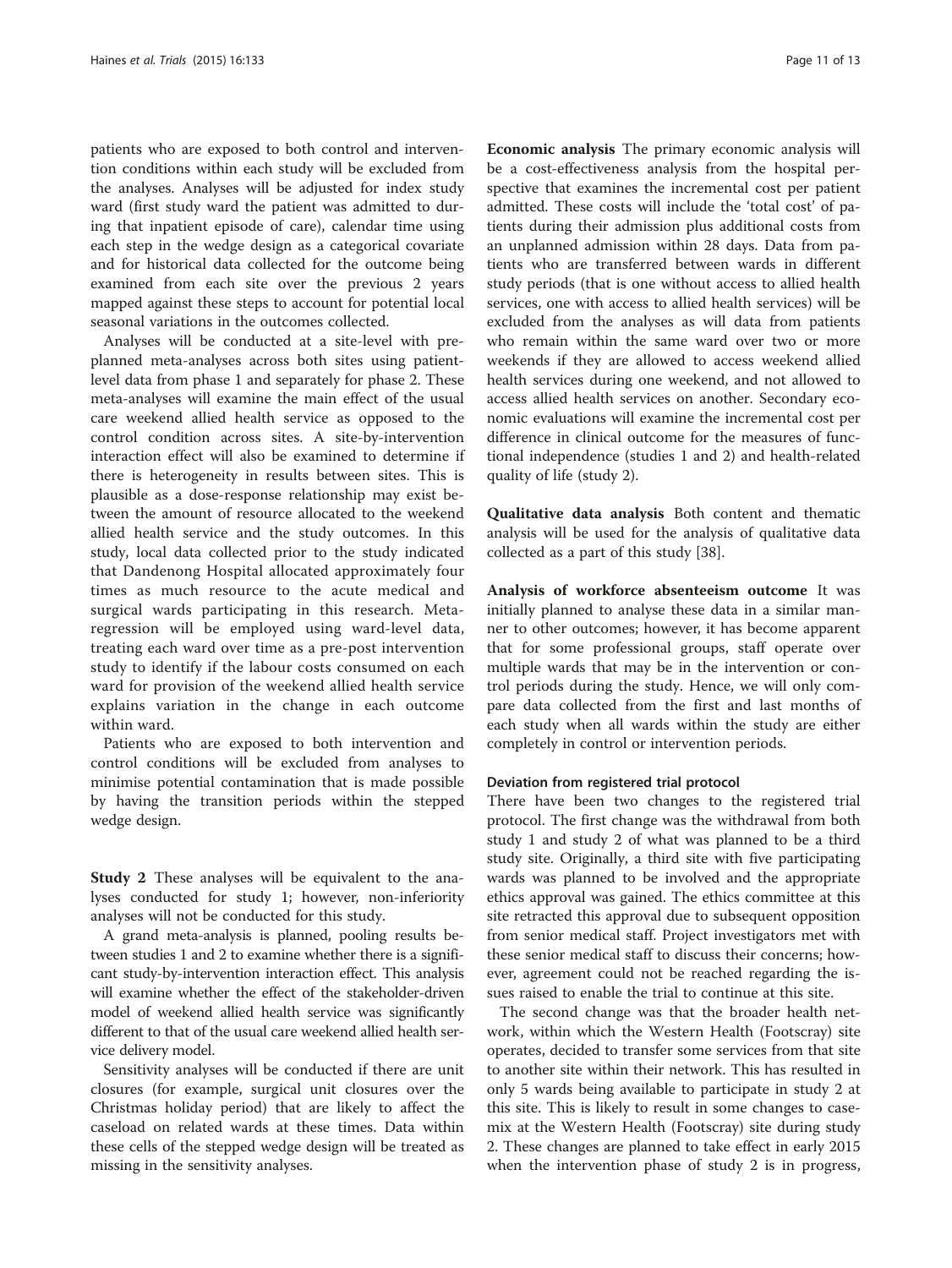<span id="page-11-0"></span>thus it was decided to make the changes to the study wards involved from the commencement of phase 2.

# **Discussion**

Disinvestment from health services is becoming a growing priority for health care service providers due to increasing health care expenditure, budget cuts, an increasing burden of chronic disease and ageing in developed nations, and the ongoing introduction of new health technologies that render older technologies obsolete [[39-41](#page-12-0)]. Paradigms for undertaking disinvestment are emerging but current processes rely upon the availability of evidence of effectiveness and cost-effectiveness [[39,42,43\]](#page-12-0). This study uses a novel research design to demonstrate how health services can generate evidence regarding effectiveness, cost-effectiveness and safety during the disinvestment process [\[21](#page-12-0)]. The withdrawal of an intended study site due to opposition from senior medical staff despite prior ethics approval has demonstrated a clear barrier to conducting disinvestment research.

# Trial status

Recruitment ongoing, anticipated completion June 2015.

# Additional file

[Additional file 1:](http://www.trialsjournal.com/content/supplementary/s13063-015-0619-z-s1.doc) SPIRIT 2013 Checklist: recommended items to address in a clinical trial protocol and related documents\*.

#### Abbreviations

ARD-RG: Australian Refined Diagnosis-Related Group; EQ-5D-5 L: European Quality of Life, 5 dimensions; QALY: quality-adjusted life year; TIDieR: Template for Intervention Description and Replication.

#### Competing interests

The authors declare that they have no competing interests.

#### Authors' contributions

TPH: led development of research design and analysis plan and overall project management. LOB: assisted development of research design, led development of qualitative data collection methods and collection of qualitative data. DMi: site liaison for Monash Health, assisted with overall project management, led development of qualitative data collection methods and collector of qualitative data across all sites. KAB: led development of quantitative data collection methods, assisted with overall project management and collection of quantitative data across all sites. RH: development of local data collection methods and data collection at Monash Health. DMa: assisted development of overall research design, assisted overall project management and conduct of project at Dandenong Hospital. SP: site liaison for Melbourne Health, assisted with overall project management, assisted development of data collection plan at Melbourne Health. TC: assisted development of overall research design, assisted with overall project management, and conduct of project at Western Health. KM: assisted development of overall research design, assisted with overall project management, and conduct of project at Dandenong Hospital. KP: assisted with overall development of research design and assisted with overall project management. DL: contribution to project management, administration and communications strategy. FM: assisted with development of qualitative data collection approach and assistance with qualitative data collection. MS: assisted with development of quantitative data collection approach at Monash Health and data collection at this site. MG: assisted with development of quantitative data collection approach at Western Health and data collection at this site. LS: site liaison for Melbourne Health, assisted with development of quantitative data approach at Melbourne Health. GJ: assisted with overall project management. ES: assisted with development of overall research design, site liaison for Western Health, assisted with development of quantitative data approach at Melbourne Health, assisted with data collection, assisted with overall project management. All authors have read and approved the trial manuscript and given approval for this version to be published.

#### Acknowledgements

Funding for this trial has been received from a partnership grant from the National Health and Medical Research Council (NHMRC) Australia (ID 1060696) and from the Department of Health, Victoria. TH is supported by a Career Development Fellowship from the NHMRC (ID 1069758).

#### Access to trial data

TPH will have access to the final, de-identified trial dataset.

#### Author details

<sup>1</sup> Allied Health Research Unit, Monash Health and Physiotherapy Department Monash University, Melbourne, Victoria, Australia. <sup>2</sup>Department of Occupational Therapy, School of Primary Health Care, Faculty of Medicine, Nursing and Health Sciences, Monash University, Frankston, Melbourne, Victoria, Australia. <sup>3</sup> Allied Health, Monash Health, Melbourne, Victoria, Australia. <sup>4</sup> Allied Health, Melbourne Health (Royal Melbourne Hospital), Parkville, Melbourne, Victoria, Australia. <sup>5</sup>Physiotherapy Department, Western Health, Footscray, Melbourne, Victoria, Australia. <sup>6</sup>Health Workforce Branch Department of Health, Melbourne, Victoria, Australia. <sup>7</sup>Department of Social Work, Monash Health and Monash University, Melbourne, Victoria, Australia.

#### Received: 10 January 2015 Accepted: 24 February 2015 Published online: 02 April 2015

#### References

- 1. Campbell L, Bunston R, Colangelo S, Kim D, Nargi J, Hill K, et al. The provision of weekend physiotherapy services in tertiary-care hospitals in Canada. Physiother Can. 2010;62(4):347–54.
- 2. Shaw KD, Taylor NF, Brusco NK. Physiotherapy services provided outside of business hours in Australian hospitals: a national survey. Physiother Res Int. 2012;18(2):115–23.
- 3. Cusick A, Johnson L, Bissett M. Occupational therapy in emergency departments: Australian practice. J Eval Clin Pract. 2009;15(2):257–65.
- 4. Beder J. Evaluation research on social work interventions: a study on the impact of social worker staffing. Soc Work Health Care. 2008;47(1):1–13.
- 5. Cifu DX, Kreutzer JS, Kolakowsky-Hayner SA, Marwitz JH, Englander J. The relationship between therapy intensity and rehabilitative outcomes after traumatic brain injury: a multicenter analysis. Arch Phys Med Rehabil. 2003;84(10):1441–8.
- 6. Oldmeadow LB, Edwards ER, Kimmel LA, Kipen E, Robertson VJ, Bailey MJ. No rest for the wounded: early ambulation after hip surgery accelerates recovery. ANZ J Surg. 2006;76(7):607–11.
- 7. Peiris CL, Taylor NF, Shields N. Extra physical therapy reduces patient length of stay and improves functional outcomes and quality of life in people with acute or subacute conditions: a systematic review. Arch Phys Med Rehabil. 2011;92(9):1490–500.
- 8. Schweickert WD, Pohlman MC, Pohlman AS, Nigos C, Pawlik AJ, Esbrook CL, et al. Early physical and occupational therapy in mechanically ventilated, critically ill patients: a randomised controlled trial. Lancet (London, England). 2009;373(9678):1874–82.
- 9. Brusco NK, Paratz J. The effect of additional physiotherapy to hospital inpatients outside of regular business hours: a systematic review. Physiother Theory Pract. 2006;22(6):291–307.
- 10. Brusco NK, Shields N, Taylor NF, Paratz J. A Saturday physiotherapy service may decrease length of stay in patients undergoing rehabilitation in hospital: a randomised controlled trial. Aust J Physiother. 2007;53(2):75–81.
- 11. DiSotto-Monastero M, Chen X, Fisch S, Donaghy S, Gomez M. The efficacy of seven days per week inpatient admissions and rehabilitation therapy. Arch Phys Med Rehabil. 2012;93(12):2165–9.
- 12. Hakkennes S, Lindner C, Reid J. Implementing an inpatient rehabilitation Saturday service is associated with improved patient outcomes and